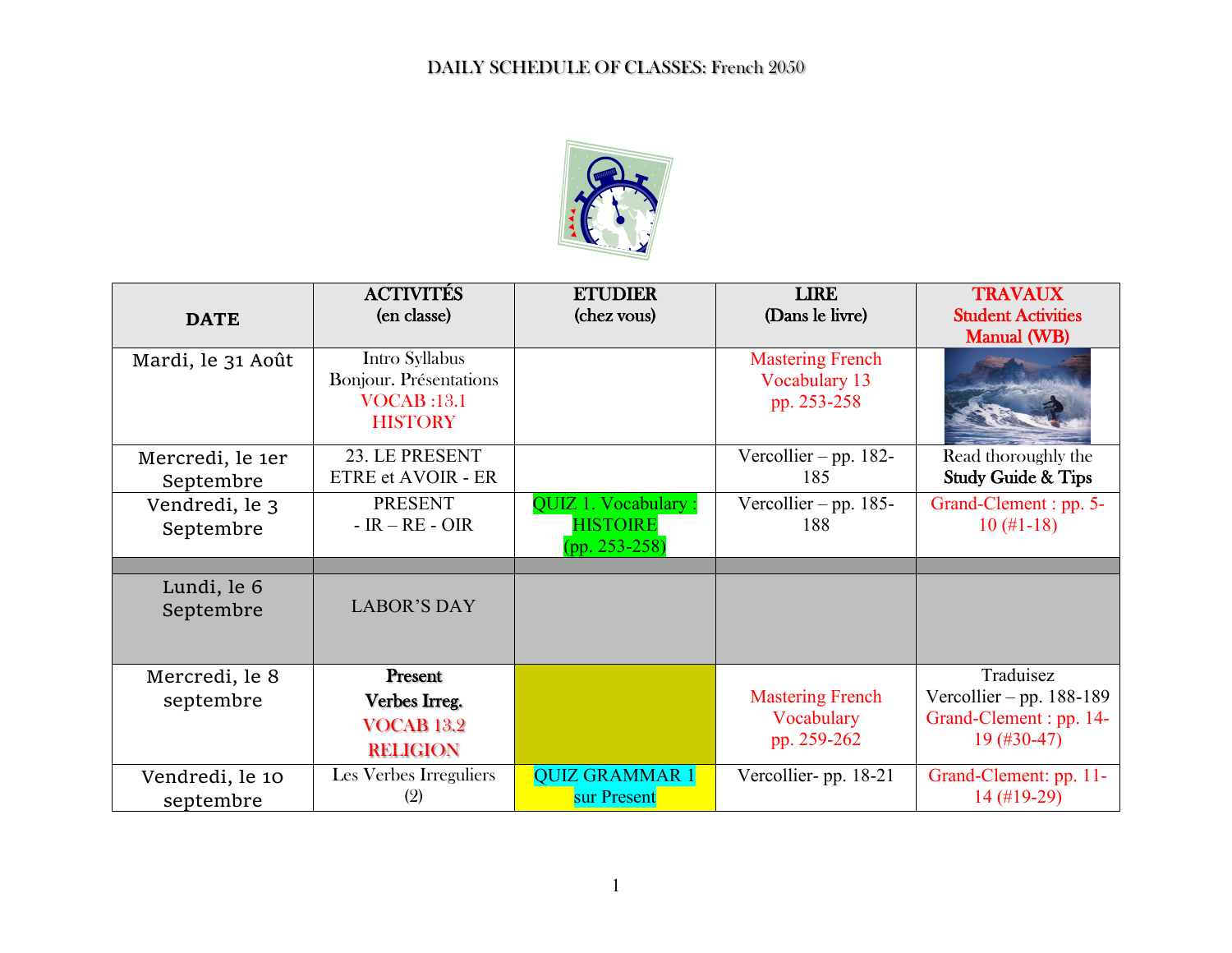|                  | <b>CLASS ACTIVITIES</b><br>(in class) | <b>STUDY</b><br>(at home)                 | <b>READ</b><br>(in Text Book)                   | <b>HOMEWORK</b><br>In Work Book (WB) |
|------------------|---------------------------------------|-------------------------------------------|-------------------------------------------------|--------------------------------------|
| <b>DATE</b>      |                                       |                                           |                                                 |                                      |
| Lundi, le 13     | Les Verbes Irreguliers<br>(3)         |                                           | Vercollier-pp. 19-21<br><b>Mastering French</b> |                                      |
| Septembre        | <b>VOCAB 13.3</b>                     |                                           | Vocab                                           |                                      |
|                  | <b>PHILOSOPHY</b>                     |                                           | pp. 263-266                                     |                                      |
| Mercredi, le 15  | 2. L'ARTICLE                          | QUIZ <sub>2</sub>                         | Vercollier-pp. 22-25                            | Traduisez                            |
| Septembre        | <b>INDÉFINI</b>                       | Vocab : RELIGION                          |                                                 | Vercollier p. 20                     |
| Vendredi, le 17  | Prépositions                          |                                           | Vercollier - pp. 132-137                        | Traduisez                            |
| Septembre        |                                       |                                           |                                                 | Vercollier p. 26                     |
| Lundi, le 20     | 4. LE NOM                             | QUIZ3:                                    | Vercollier-pp. 31-34                            | Traduisez                            |
| Septembre        |                                       | <b>Vocab PHILOSOPHIE</b>                  | <b>Mastering Vocab</b>                          | Vercollier p. 30                     |
|                  |                                       | (pp. $263-266$ )                          | pp. 267-271                                     |                                      |
| Mercredi, le 22  | <b>LE NOM</b>                         |                                           | Vercollier - pp. 34-38                          |                                      |
| Septembre        |                                       |                                           |                                                 |                                      |
| Vendredi, le 24  | 25. Le PASSE                          | $QUIZ2$ :                                 | Vercollier - pp. 195-197                        | Grand-Clement pp. 20-                |
| Septembre        | <b>COMPOSE</b> avec avoir             | <b>BILAN SUR</b><br><b>ARTICLES + NOM</b> |                                                 | 23                                   |
|                  |                                       |                                           |                                                 |                                      |
| Lundi, le 27     | <b>Le PASSE COMPOSE</b>               |                                           | <b>Mastering French Vocab</b>                   |                                      |
| Septembre        | avec être                             |                                           | pp. 288-291                                     |                                      |
| Mercredi, le 29  | Le PASSE COMPOSE                      |                                           |                                                 |                                      |
| Octobre          |                                       |                                           |                                                 |                                      |
| Vendredi, le 1er |                                       | <b>QUIZ GRAMMAIRE 3</b>                   | Vercollier - pp. 46-49                          |                                      |
| Octobre          |                                       | sur                                       |                                                 |                                      |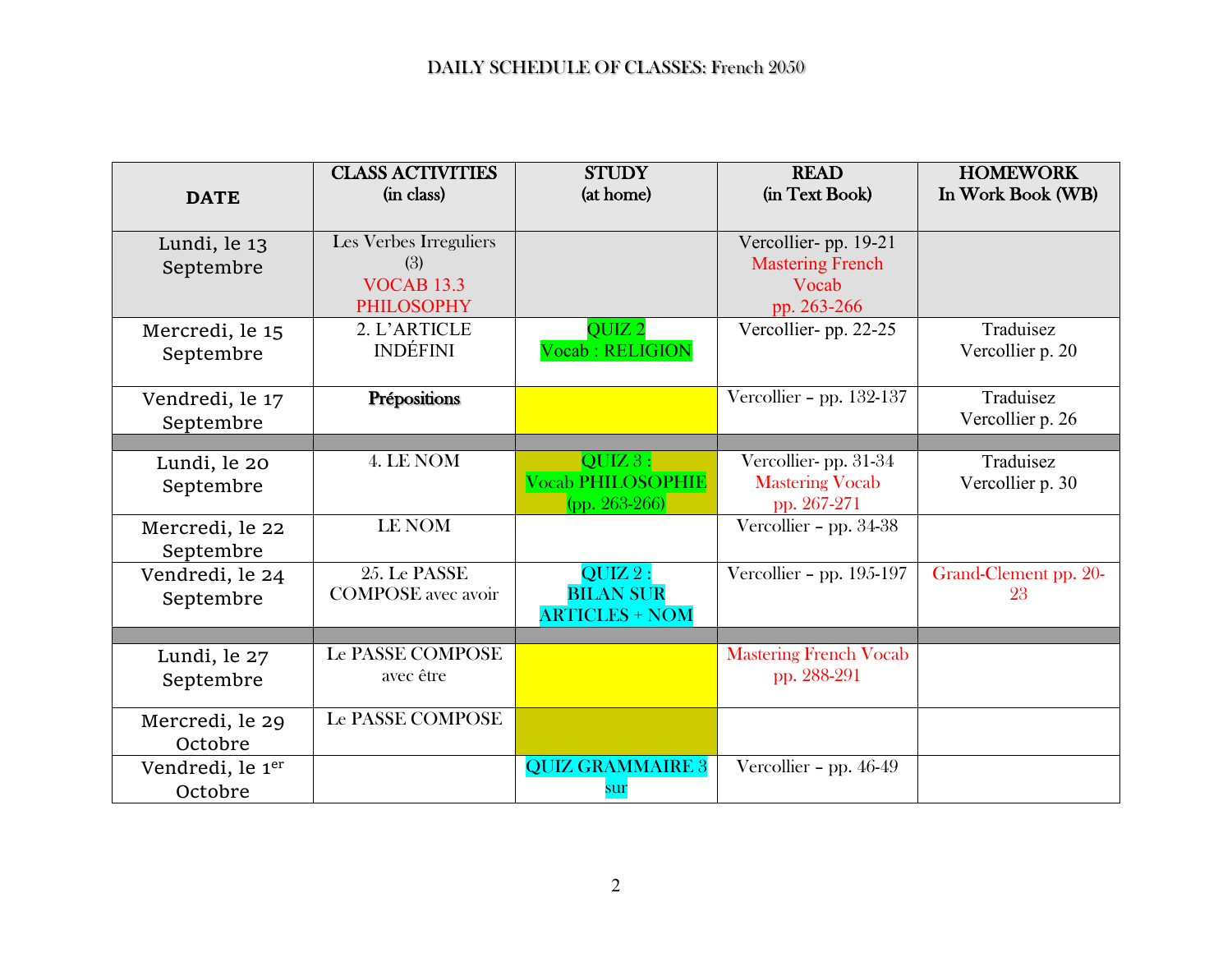|  | $\sim$ |  |
|--|--------|--|
|  |        |  |

|                     | <b>CLASS ACTIVITIES</b> | <b>STUDY</b>            | <b>READ</b>                | <b>HOMEWORK</b>          |
|---------------------|-------------------------|-------------------------|----------------------------|--------------------------|
| <b>DATE</b>         | (in class)              | (at home)               | (in Text Book)             | In Work Book (WB)        |
| Lundi, le 4 Octobre | <b>L'ADJECTIF</b>       |                         | Vercollier - pp. $50-53$   |                          |
|                     | <b>QUALIFICATIF</b>     |                         |                            |                          |
|                     | <b>VOCAB: PEACE</b>     |                         | <b>Mastering French</b>    |                          |
|                     | <b>WAR 14.8</b>         |                         | pp. 297-301                |                          |
| Mercredi, le 6      | <b>7. LES DEGRES DE</b> |                         | Vercollier - pp. $55-59$   | Vercollier – p. $54$     |
| Octobre             | <b>L'ADJECTIF</b>       |                         |                            |                          |
|                     | COMPARATIF -            |                         |                            |                          |
|                     | <b>SUPERLATIF</b>       |                         |                            |                          |
| Vendredi, le 8      | <b>8. L'ADVERBE</b>     |                         | Vercollier - pp. $61-65$   | Traduisez                |
| Octobre             |                         |                         |                            | Vercollier – pp. 59-60   |
|                     |                         |                         |                            |                          |
| Lundi, le 11        | 26. L'IMPARFAIT         | QUIZ 4.                 | Vercollier - pp. $200-204$ | Traduisez                |
| Octobre             | <b>VOCAB: ECONOMY</b>   | <b>VOCAB: GUERRE ET</b> |                            | Vercollier – pp. $66-67$ |
|                     |                         | <b>PAIX</b>             | <b>Mastering French</b>    |                          |
|                     |                         | pp. 297-301             | pp. 303 - 306              |                          |
| Mercredi, le 13     | <b>9. ADVERBE DE</b>    |                         | Vercollier - pp. $68-70$   | Traduisez                |
| Octobre             | <b>MANIERE</b>          |                         |                            | Vercollier - pp. 205     |
| Vendredi, le 15     | 10. LE PRONOM           | <b>QUIZ GRAMMAR 4</b>   | Vercollier - pp. $74-77$   | Traduisez                |
| Octobre             | PERSONNEL - Y -         | <b>L'IMPARFAIT</b>      |                            | Vercollier pp. 71-73     |
|                     | LUI                     |                         |                            |                          |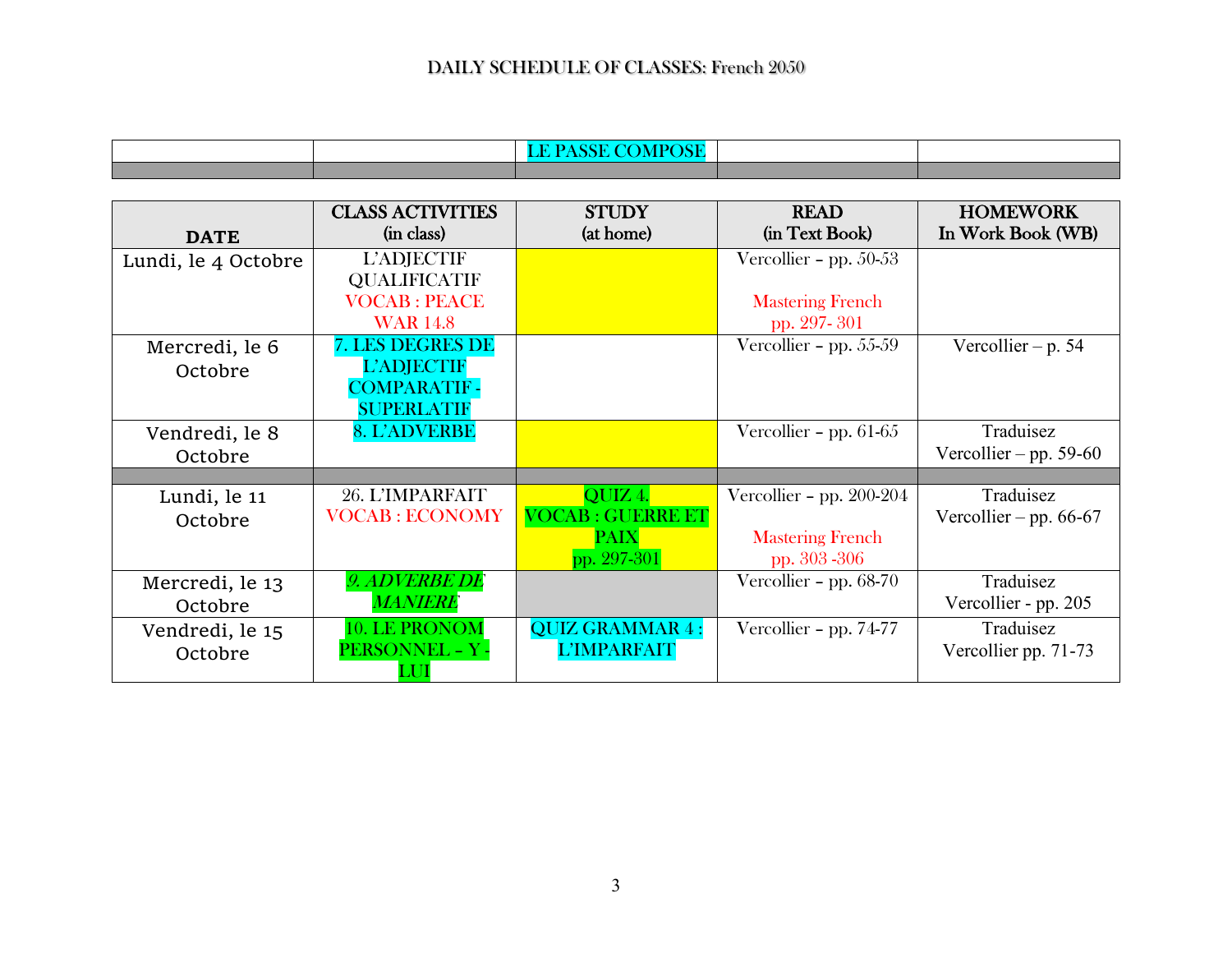| <b>DATE</b>     | <b>CLASS ACTIVITIES</b><br>(in class) | <b>STUDY</b><br>(at home) | <b>READ</b><br>(in Text Book) | <b>HOMEWORK</b><br>In Work Book (WB) |
|-----------------|---------------------------------------|---------------------------|-------------------------------|--------------------------------------|
|                 |                                       |                           |                               |                                      |
| Lundi, le 18    | LE PRONOM EN et                       | QUIZ 5.                   | Vercollier - pp. $78-80$      | Traduisez                            |
| Octobre         | LE                                    | <b>VOCAB ECONOMIE</b>     |                               | Vercollier pp. 77                    |
|                 |                                       | <b>AGRICULTURE: pp.</b>   |                               |                                      |
|                 |                                       | 303-306                   |                               |                                      |
|                 | PLACE DU PRONOM                       |                           | Vercollier - pp. $81-83$      | Traduisez                            |
| Mercredi, le 20 |                                       |                           |                               | Vercollier pp. 80                    |
| Octobre         |                                       |                           |                               |                                      |
|                 |                                       |                           |                               |                                      |
| Vendredi, le 22 |                                       |                           |                               |                                      |
| Octobre         | <b>FALL BREAK</b>                     |                           |                               |                                      |
|                 |                                       |                           |                               |                                      |
|                 |                                       |                           |                               |                                      |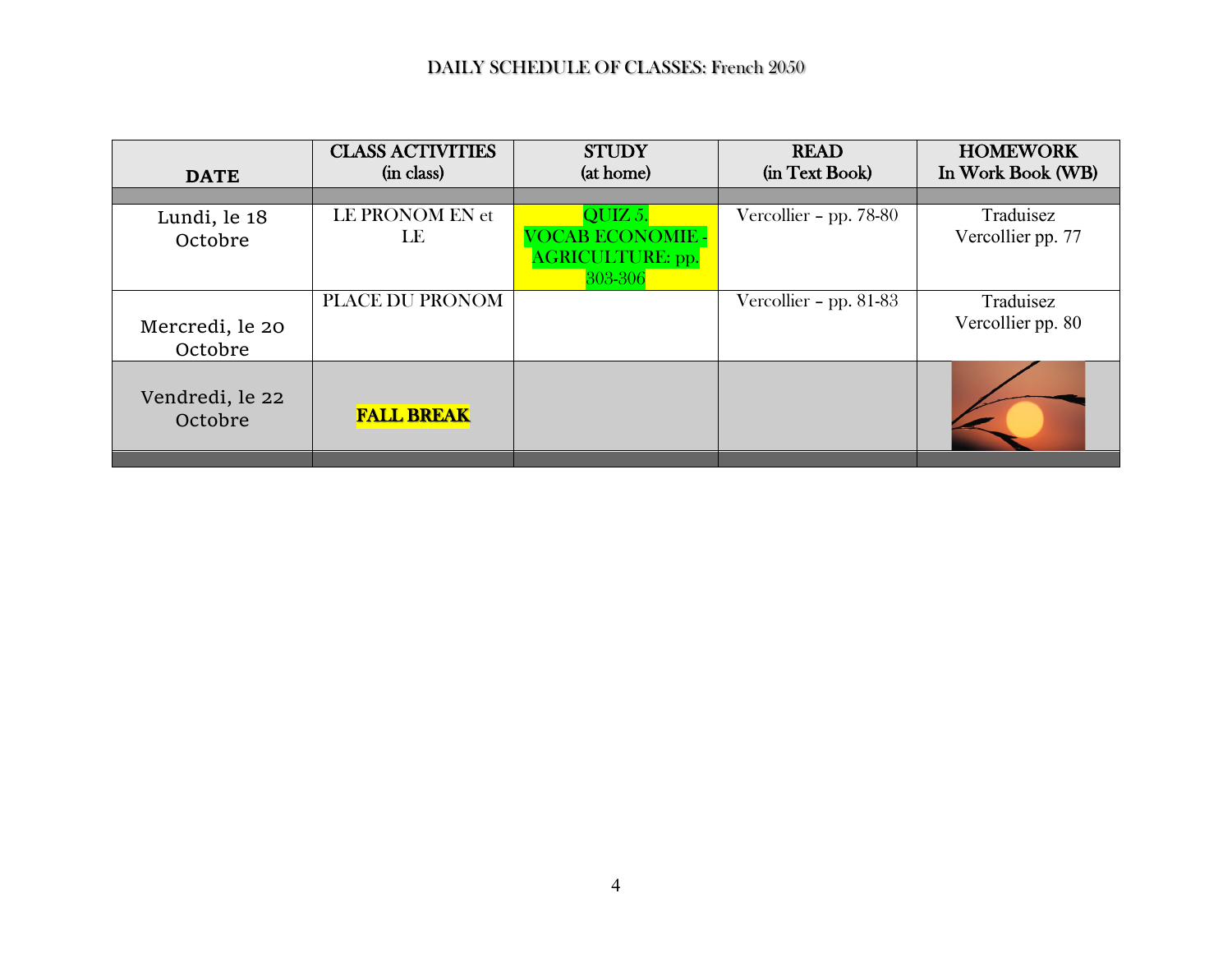|                 | <b>CLASS ACTIVITIES</b>                  | <b>STUDY</b>            | <b>READ</b>                                      | <b>HOMEWORK</b>            |
|-----------------|------------------------------------------|-------------------------|--------------------------------------------------|----------------------------|
| <b>DATE</b>     | (in class)                               | (at home)               | (in Text Book)                                   | In Work Book (WB)          |
| Lundi, le 25    | 12. Le PRONOM                            |                         | Vercollier - pp. $94-98$                         |                            |
| Octobre         | <b>RELATIF : QUI QUE</b>                 |                         |                                                  |                            |
| Mercredi, le 27 | DONT - LEQUEL -                          |                         | Vercollier - pp. 98-101                          |                            |
| Octobre         | OÙ                                       |                         |                                                  |                            |
| Vendredi, le 29 | <b>13. ADJECTIFS ET</b>                  | <b>QUIZ GRAMMAIRE 5</b> | Vercollier - pp. $106-110$                       | Traduisez                  |
| Octobre         | <b>PRONOMS</b>                           | <b>PRONOMS</b>          |                                                  | Vercollier – pp. $102-105$ |
|                 | <b>POSSESSIFS</b>                        |                         |                                                  |                            |
|                 |                                          |                         |                                                  |                            |
| Lundi, le 1er   | <b>MID-TERM EX</b>                       |                         |                                                  |                            |
| Novembre        |                                          |                         |                                                  |                            |
| Mercredi, le 3  | <b>Emplois</b>                           |                         | Vercollier - pp. 111-113                         |                            |
| Novembre        | <b>PRONOMS</b><br><b>VOCAB: BUSINESS</b> |                         |                                                  |                            |
|                 | $15.3 - 15.5$                            |                         | <b>Mastering French</b><br>$17:$ pp. $345 - 349$ |                            |
| Vendredi, le 5  | 21. Les VERBES                           |                         | Vercollier - pp. 166-169                         | Grand-Clement pp. 20-      |
| Novembre        | <b>PRONOMINAUX</b>                       |                         |                                                  | 23                         |
|                 |                                          |                         |                                                  |                            |
| Lundi, le 8     | <b>LE PASSE SIMPLE</b>                   | QUIZ 6.                 | Vercollier - pp. 198                             | Grand-Clément pp. 77-      |
| Novembre        | Etre et Avoir                            | <b>VOCAB: LES</b>       |                                                  | 81 (#213-226)              |
|                 | <b>VOCAB: MONEY</b>                      | <b>AFFAIRES -</b>       | <b>Mastering French</b>                          |                            |
|                 | <b>BANK 15.6</b>                         | <b>TECHNOLOGIE</b>      | pp. 350 - 355                                    |                            |
|                 |                                          | pp. 309-311; 313 - 315  |                                                  |                            |
| Mercredi, le 10 | <b>LE PASSE SIMPLE</b>                   |                         | Grand-Clément                                    | Traduisez                  |
| Novembre        |                                          |                         | pp. 81-84 (#227-240)                             | Vercollier pp. 198-199     |
| Vendredi, le 12 | Lecture : Le Petit-Prince                |                         | Saint-Exupery                                    | Traduire Le Petit Prince   |
| Novembre        | <b>CHAP1</b>                             |                         | Le Petit-Prince                                  | (PP) Chap 1                |
|                 |                                          |                         |                                                  |                            |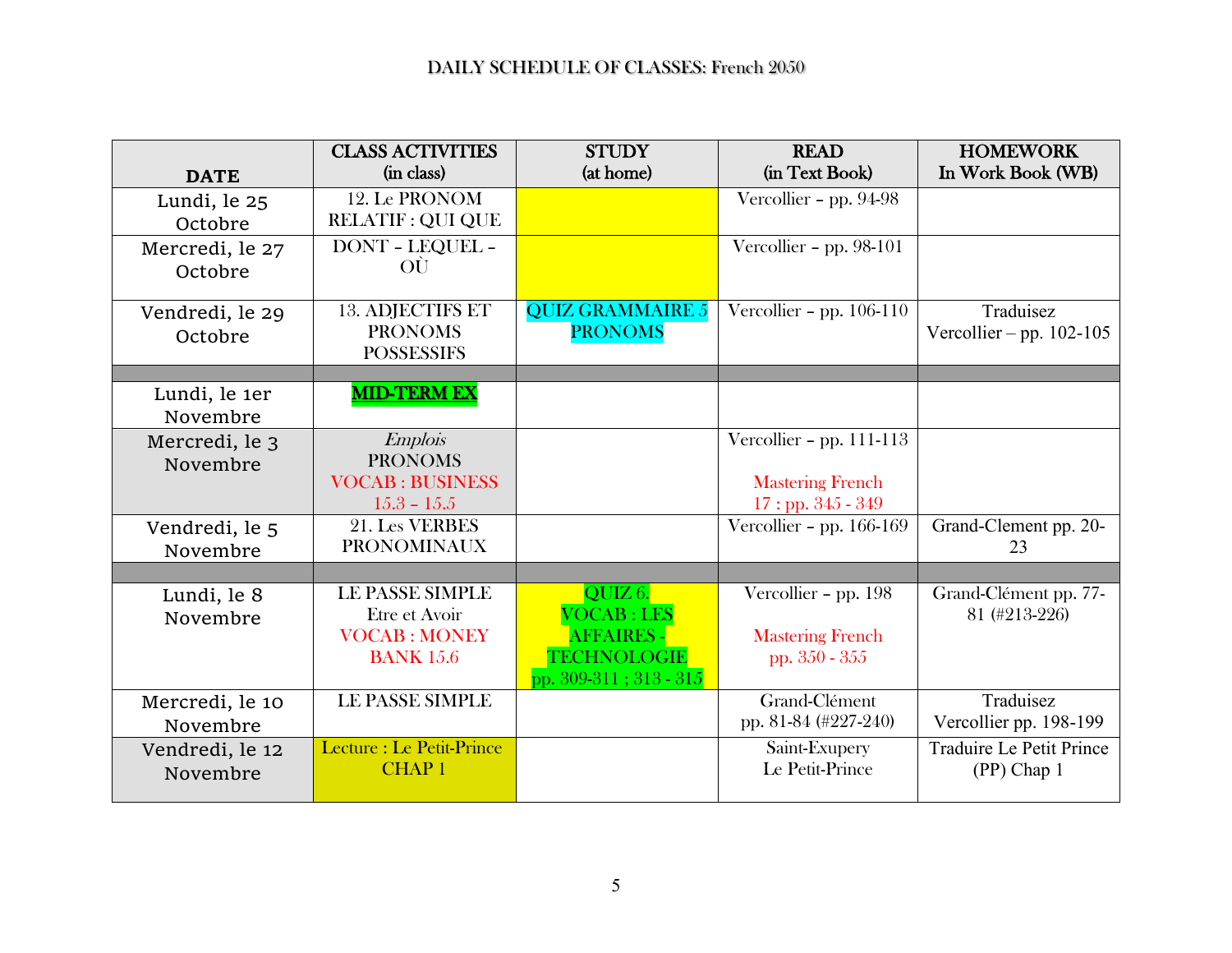|                 | <b>CLASS ACTIVITIES</b>        | <b>STUDY</b>          | <b>READ</b>                | <b>HOMEWORK</b>        |
|-----------------|--------------------------------|-----------------------|----------------------------|------------------------|
| <b>DATE</b>     | (in class)                     | (at home)             | (in Text Book)             | In Work Book (WB)      |
|                 |                                |                       |                            |                        |
| Lundi, le 15    | $22.$ Les Formes en $-$        | QUIZ 7.               | Vercollier - pp. $172-177$ | Grand-Clement pp. 141- |
| Novembre        | <b>ANT</b> : Participe Présent | <b>VOCAB: LA</b>      |                            | 145                    |
|                 |                                | <b>BANQUE -</b>       | <b>Mastering French</b>    |                        |
|                 | <b>VOCAB: NATURE 18</b>        | <b>L'ARGENT</b>       | pp. 363 - 367              |                        |
|                 |                                |                       |                            |                        |
| Mercredi, le 17 | 24. L'IMPERATIF                | <b>QUIZ GRAMMAIRE</b> | Vercollier – pp. $190-193$ |                        |
| Novembre        |                                | 6 : LE PASSE SIMPLE   |                            |                        |
| Vendredi, le 19 | Lecture : Le Petit-Prince      |                       | Le Petit-Prince            | PP. Chap 2             |
| Novembre        | CHAP <sub>2</sub>              |                       |                            |                        |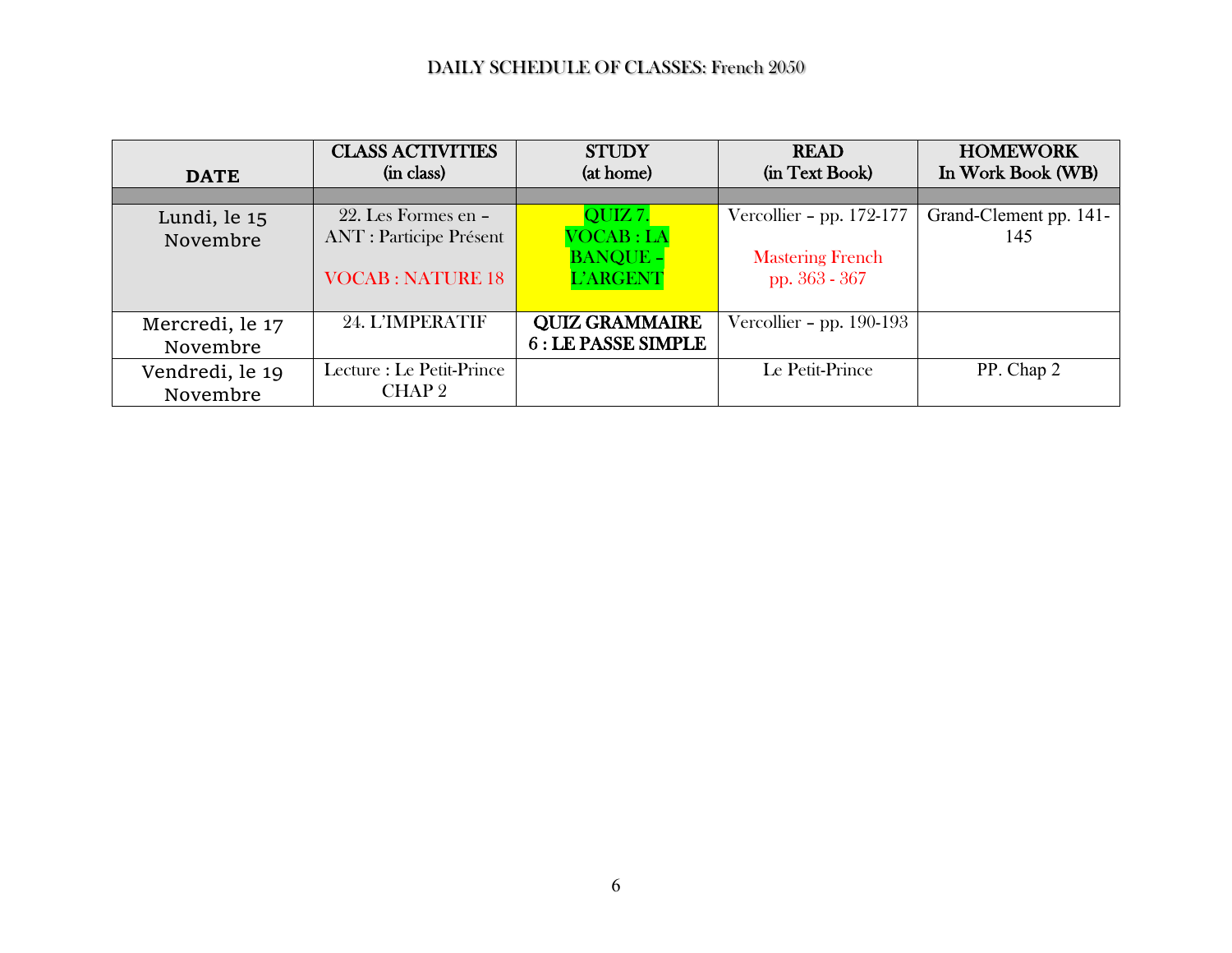|                              | <b>CLASS ACTIVITIES</b>                   | <b>STUDY</b>                                                     | <b>READ</b>                      | <b>HOMEWORK</b>                                                        |
|------------------------------|-------------------------------------------|------------------------------------------------------------------|----------------------------------|------------------------------------------------------------------------|
| <b>DATE</b>                  | (in class)                                | (at home)                                                        | (in Text Book)                   | In Work Book (WB)                                                      |
| Lundi, le 22<br>Novembre     | 27. L'Accord du<br>PARTICIPE PASSE        |                                                                  | Vercollier - pp. 206-208         | Traduisez<br>Vercollier pp. 170-71                                     |
| Mercredi, le 24<br>Novembre  | <b>THANKS</b>                             | <b>GIVING</b>                                                    |                                  |                                                                        |
| Vendredi, le 26<br>Novembre  | <b>THANKS</b>                             | <b>GiVING</b>                                                    |                                  |                                                                        |
| Lundi, le 29<br>Novembre     | <b>ACCORD PARTICIPE</b>                   | QUIZ 8.<br><b>VOCABULAIRE: LA</b><br><b>NATURE</b><br>pp. 363-67 | Vercollier pp. 208-211           | Grand-Clement pp. 146-<br>147                                          |
| Mercredi, le 1er<br>Décembre | 28. LE FUTUR<br><b>SIMPLE</b>             | <b>QUIZ GRAMMAIRE 7</b><br>L'ACCORD DU<br><b>PARTICIPE PASSE</b> | Vercollier pp. 213-217           | Traduisez<br>Vercollier : pp. $211-212$<br>Grand-Clement pp. 60-<br>68 |
| Vendredi, le 3<br>Décembre   | Lecture : Le Petit-Prince<br><b>CHAP3</b> |                                                                  | Saint-Exupery<br>Le Petit-Prince | PP. Chap 3                                                             |